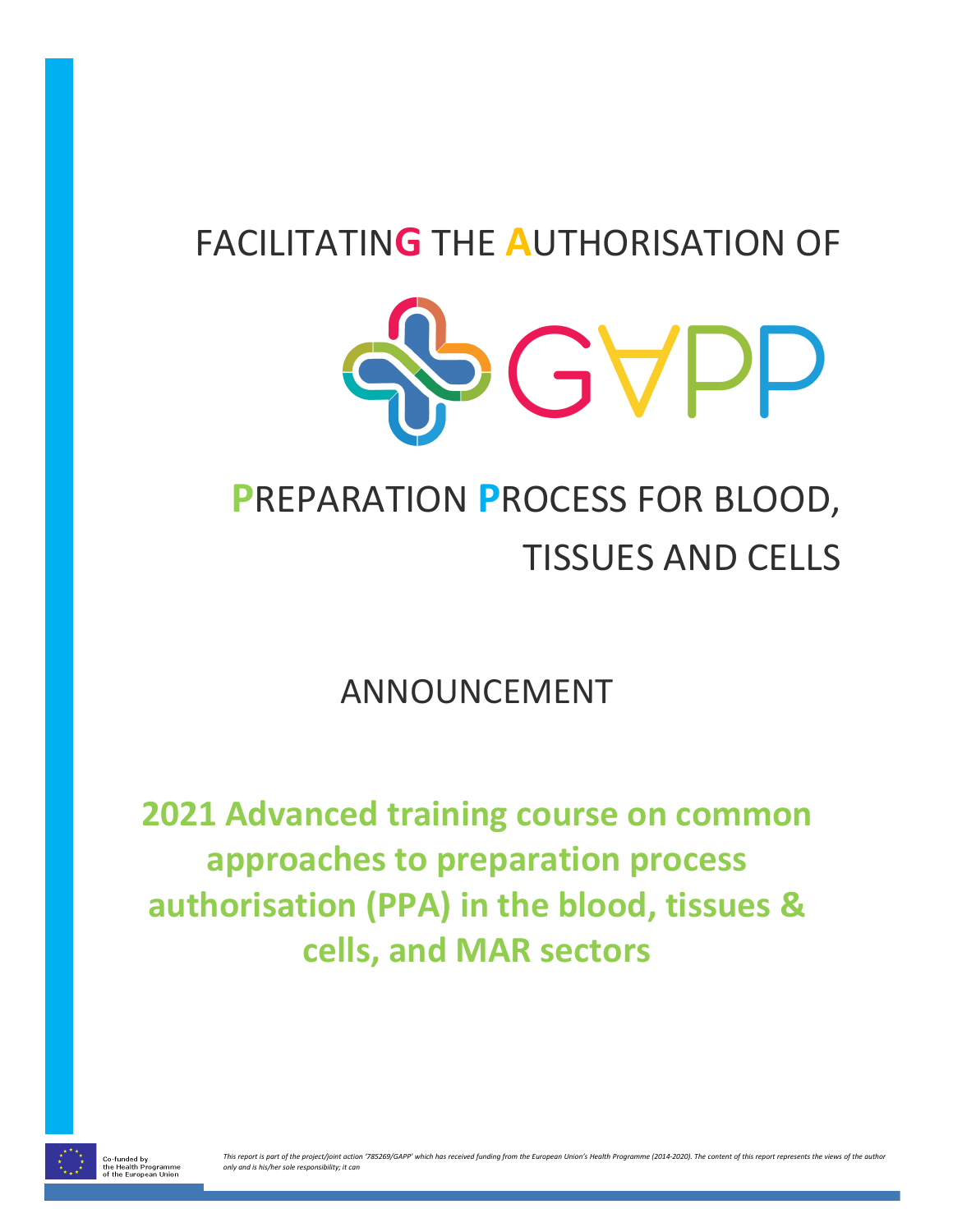

# **To the national Competent Authorities (CAs) for blood, tissues and cells**

# **GENERAL OBJECTIVE OF GAPP JOINT ACTION**

The main objective is to facilitate the development of a common and optimal approach to assess and authorise preparation processes in blood and tissues establishments giving particular attention to innovative processes under development. Therefore, GAPP aims to ensure that blood and tissue and cell products and related processes are subject to European safety and quality requirements considering that, at present, there is not a full harmonisation among the Member States.

Based on the recognition of the common principles of quality and safety of blood and blood components, tissues and cells, the harmonisation of some of the guidance and training tools at the European level should be considered as a strategic step to ensure a high level of the protection for patients and donors.

# **GENERAL OBJECTIVE OF THE ADVANCED TRAINING COURSE**

Due to the epidemiological contingency, the training course will be delivered remotely.

The target audience are experienced inspectors/assessors for blood establishments (BEs) and tissue establishments (TEs) processing reproductive cells for medically assisted reproduction (MAR) and non-reproductive tissues and cells.

The main reference document will be the "Overall Guidance on organization of PPA system" and the following technical annexes:

- Annex I authorisation of changes in donation, procurement and collection, processing, preservation, storage and distribution;
- Annex II assessing the quality and safety for donor/donation testing, pathogen reduction and sterilisation steps as part of PPA process;
- Annex III assessing clinical data as part of PPA;

In addition, a concept of a knowledge sharing platform on PPA between European Union CAs will be presented. The platform allows for a standardised, electronically supported assessment of quality, safety and efficacy of blood, cells and tissues, in the case of state-of-the-art as well as innovative processing procedures

## **LEARNING OUTCOMES OF THE TRAINING**

The participants will:

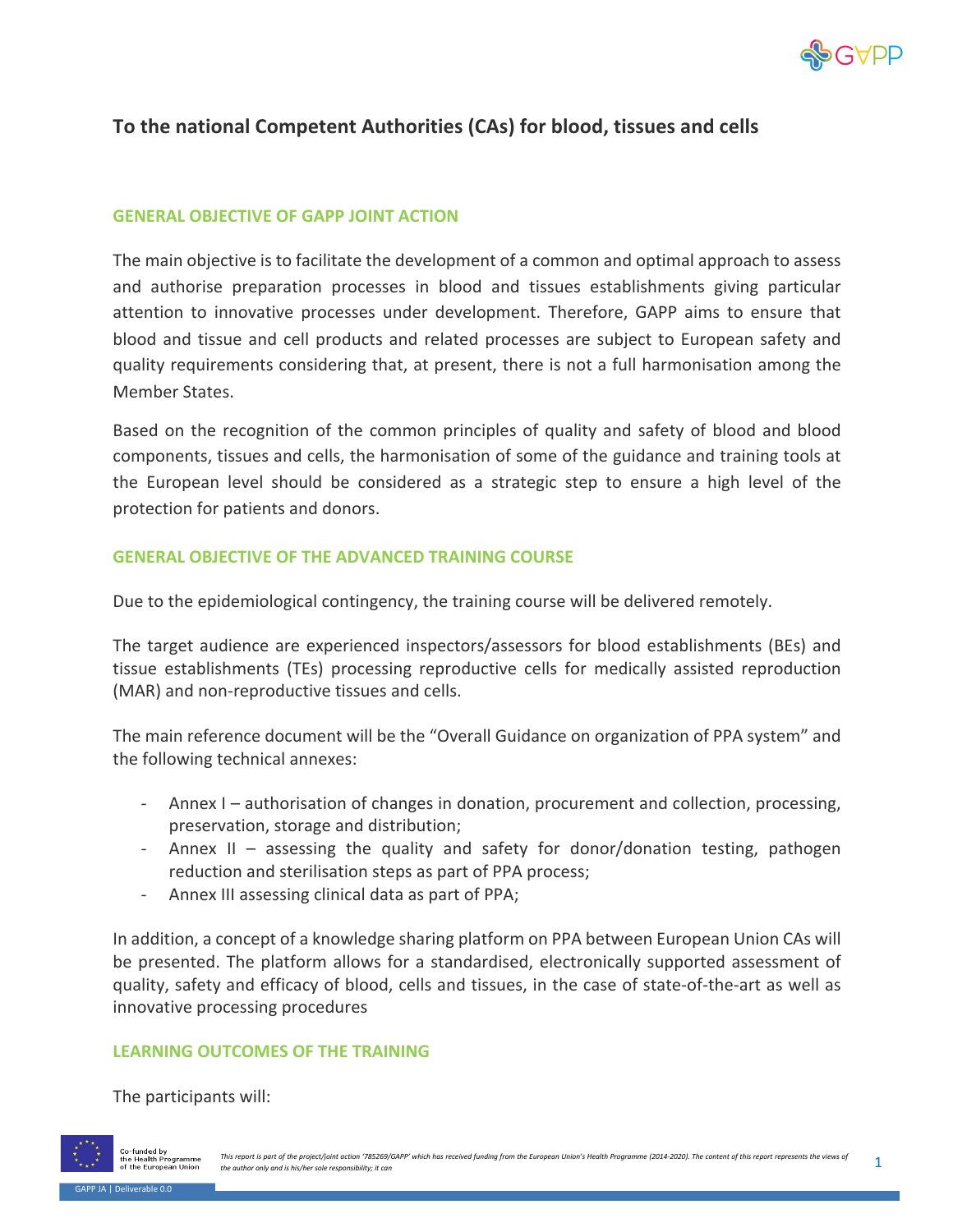

- gain the skill to perform risk assessment for the novel BTC and changes in their preparation processes, using the EuroGTP II risk assessment methodologies;
- learn how to define the extent of the required information for PPA based on the level of risk related to the novel BTC or change in the preparation process;
- know what to take into account when assessing the aspects affecting the microbiological quality and safety of blood, tissues and cells (BTC), including
	- o competence of laboratories performing donor/donation infectious disease testing and microbiological testing of BTC,
	- o reliability of the donor/donation infectious disease marker test kits,
	- o effectiveness of pathogen reduction during BTC processing,
	- o effectiveness of sterilisation methods during BTC processing,
	- o microbiological status of final BTC products;
- know how to evaluate the clinical component of the Preparation Process Dossier (PPD);
- get to know the WP9 platform supporting the application for PPA and assessment of PPA dossiers;

# **GENERAL ORGANISATION OF THE COURSE**

The maximum number of participants is 100: each EU MS CA, including Serbia and Moldova can enrol one inspector/assessor per field of the SoHO (blood, tissues & cells, MAR).

The course will be delivered through the support of the Medical University of Warsaw platform.

The training course will provide successful participants with No. 4 ECTS (European Credit Transfer and Accumulation System).

# **PARTICIPANTS SELECTION CRITERIA**

The CAs will be responsible to nominate the applicants, who should have completed their basic training, should be approved as (lead) inspectors/assessors for one of the specific fields of blood, T&C and/or MAR in their CAs. Moreover, they should have inspection/assessment experience and knowledge of:

- EU Directives and the EDQM Blood and T&C Guides ;
- Inspection Guidelines for EU competent authorities responsible for the inspection and authorisation of blood and tissue establishments;
- Principles of quality assurance and quality management system, principles of good manufacturing procedures (GMPs), Good Practices for blood, tissues and cells (GPBTCs).

The previous participation in other European courses (e.g. VISTART, EUBIS, EUSTITE) and/or similar initiatives (e.g. CATIE) is highly recommended.

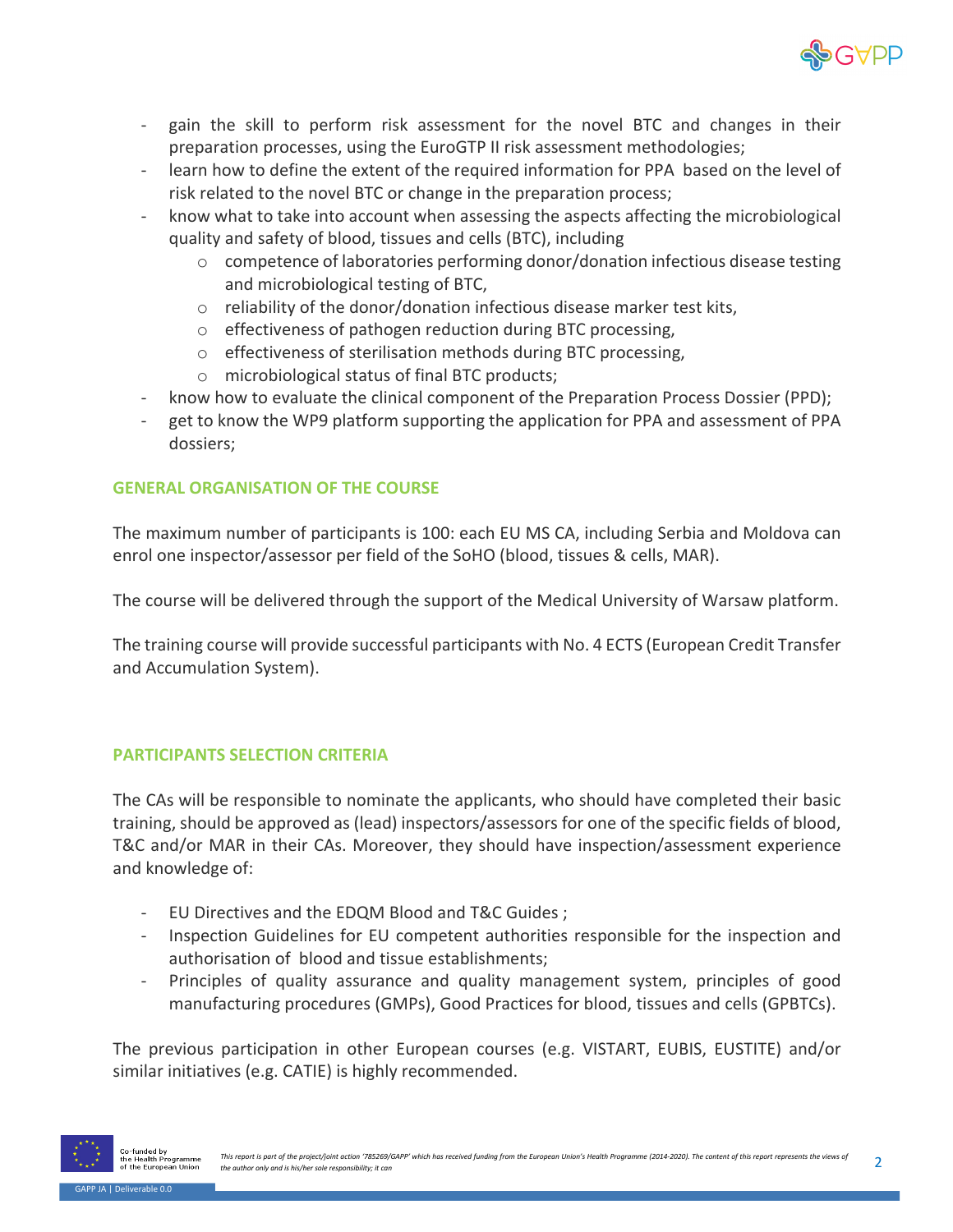

## **TIMEFRAME**

Opening of the platform: 21/06/2021

The course will be composed of 3 parts:

- **E-LEARNING PART** (module 1-5) open from 28/06/2021 to 31/08/2021 for all the 100 participants
	- o Quizzes after each module must be completed before starting next module.
	- o All quizzes must be completed by participants within 31/08/2021
- **LIVE SESSIONS** (module  $6 1$  week) 2 editions, 50 participants each:
	- o 1st edition 20/09/ 24/09/2021
	- o 2nd edition 27/09/ 1/10/2021
- **Q&A (FORUM), FINAL EXAM AND COURSE CLOSING** (module 7 1 week)
	- $\circ$  Forum all participants:  $4/10 7/10/2021$
	- o Final exam for all participants: 8/10/2021

# **TOPICS**

## **E-LEARNING**

- **MODULE 1:**
	- o Introduction to the course
	- $\circ$  Preparation Process Authorization (PPA) system general remarks on the basis of WP5 deliverables
- **MODULE 2:**
	- o Authorisation of changes in donation, procurement and collection, processing, preservation, storage and distribution (including labelling and package inserts) – on the basis of WP6 deliverables
- **MODULE 3:**
	- o Assessing the quality and safety of donor/donation testing, pathogen reduction and sterilisation steps as part of PPA – on the basis of WP7 deliverables
- **MODULE 4:** 
	- $\circ$  Assessing clinical data as part of PPA authorisation on the basis of WP8 deliverables
- **MODULE 5:**
	- $\circ$  The concept of a PPA platform on the basis of WP9 deliverables

## **LIVE SESSIONS**

- **DAY 1:** Practical exercise in working groups (case-study) on Blood (novel product or process) through the Euro-GTPII platform
- **DAY 2:** Practical exercise in working groups (case-study) on T&C (novel product or process) through the Euro-GTPII platform